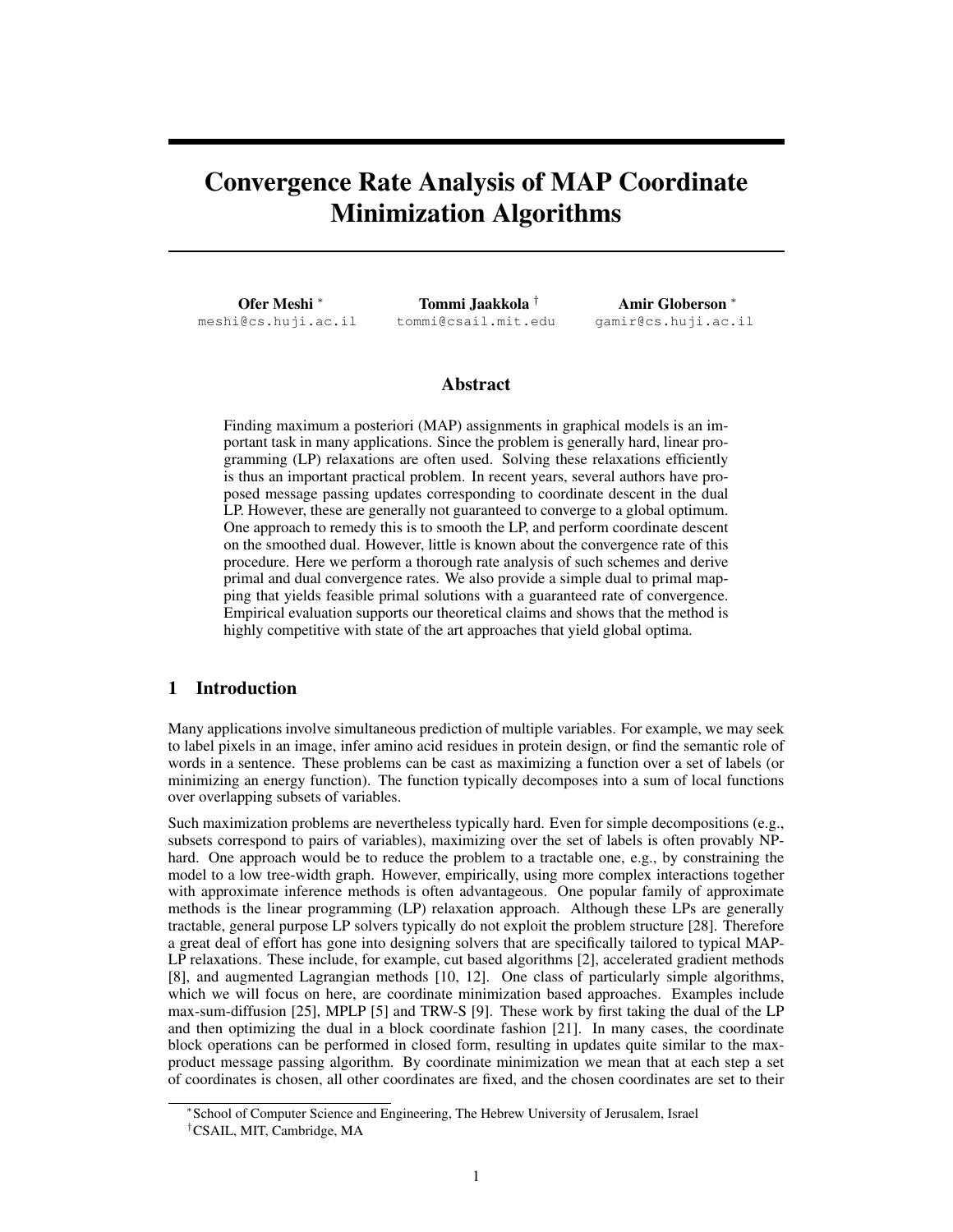optimal value given the rest. This is different from a coordinate descent strategy where instead a gradient step is performed on the chosen coordinates (rather than full optimization).

A main caveat of the coordinate minimization approach is that it will not necessarily find the global optimum of the LP (although in practice it often does). This is a direct result of the LP objective not being strictly convex. Several authors have proposed to smooth the LP with entropy terms and employ variants of coordinate minimization  $[7, 26]$ . However, the convergence rates of these methods have not been analyzed. Moreover, since the algorithms work in the dual, there is no simple procedure to map the result back into primal feasible variables. We seek to address all these shortcomings: we present a convergence rate analysis of dual coordinate minimization algorithms, provide a simple scheme for generating primal variables from dual ones, and analyze the resulting primal convergence rates.

Convergence rates for coordinate minimization are not common in the literature. While asymptotic convergence is relatively well understood [22], finite rates have been harder to obtain. Recent work [17] provides rates for rather limited settings which do not hold in our case. On the other hand, for coordinate descent methods, some rates have been recently obtained for greedy and stochastic update schemes [16, 20]. These do not apply directly to the full coordinate minimization case which we study. A related analysis of MAP-LP using smoothing appeared in [3]. However, their approach is specific to LDPC codes, and does not apply to general MAP problems as we analyze here.

## 2 MAP and LP relaxations

Consider a set of n discrete variables  $x_1, \ldots, x_n$ , and a set C of subsets of these variables (i.e.,  $c \in C$ is a subset of  $\{1, \ldots, n\}$ . We consider maximization problems over functions that decompose according to these subsets. In particular, each subset  $c$  is associated with a local function or factor  $\theta_c(x_c)$  and we also include factors  $\theta_i(x_i)$  for each individual variable.<sup>1</sup> The MAP problem is to find an assignment  $x = (x_1, \ldots, x_n)$  to all the variables which maximizes the sum of these factors:

$$
\text{MAP}(\theta) = \max_{x} \sum_{c \in C} \theta_c(x_c) + \sum_{i=1}^n \theta_i(x_i)
$$
 (1)

Linear programming relaxations are a popular approach to approximating combinatorial optimization problems [6, 23, 25]. For example, we obtain a relaxation of the discrete optimization problem given in Eq.  $(1)$  by replacing it with the following linear program:<sup>2</sup>

$$
PMAP: \max_{\mu \in \mathcal{M}_L} P(\mu) = \max_{\mu \in \mathcal{M}_L} \left\{ \sum_c \sum_{x_c} \theta_c(x_c) \mu_c(x_c) + \sum_i \sum_{x_i} \theta_i(x_i) \mu_i(x_i) \right\} = \max_{\mu \in \mathcal{M}_L} \mu \cdot \theta \quad (2)
$$

where  $P(\mu)$  is the primal (linear) objective and the *local marginal polytope*  $\mathcal{M}_L$  enforces basic consistency constraints on the marginals  $\{\mu_i(x_i), \forall x_i\}$  and  $\{\mu_c(x_c), \forall x_c\}$ . Specifically,

$$
\mathcal{M}_L = \left\{ \mu \ge 0 : \begin{array}{l} \sum_{x_c \backslash i} \mu_c(x_c) = \mu_i(x_i) & \forall c, i \in c, x_i \\ \sum_{x_i} \mu_i(x_i) = 1 & \forall i \end{array} \right\}
$$
(3)

If the maximizer of  $PMAP$  has only integral values (i.e., 0 or 1) it can be used to find the MAP assignment (e.g., by taking the  $x_i$  that maximizes  $\mu_i(x_i)$ ). However, in the general case the solution may be fractional [24] and the maximum of  $PMAP$  is an upper bound on  $MAP(\theta)$ .

#### 2.1 Smoothing the LP

As mentioned earlier, several authors have considered a smoothed version of the LP in Eq. (2). As we shall see, this offers several advantages over solving the LP directly. Given a smoothing parameter  $\tau > 0$ , we consider the following smoothed primal problem:

$$
PMAP_{\tau}: \quad \max_{\mu \in \mathcal{M}_L} P_{\tau}(\mu) = \max_{\mu \in \mathcal{M}_L} \left\{ \mu \cdot \theta + \frac{1}{\tau} \sum_{c} H(\mu_c) + \frac{1}{\tau} \sum_{i} H(\mu_i) \right\} \tag{4}
$$

<sup>&</sup>lt;sup>1</sup>Although singleton factors are not needed for generality, we keep them for notational convenience.

<sup>&</sup>lt;sup>2</sup>We use  $\mu$  and  $\theta$  to denote vectors consisting of all  $\mu$  and  $\theta$  values respectively.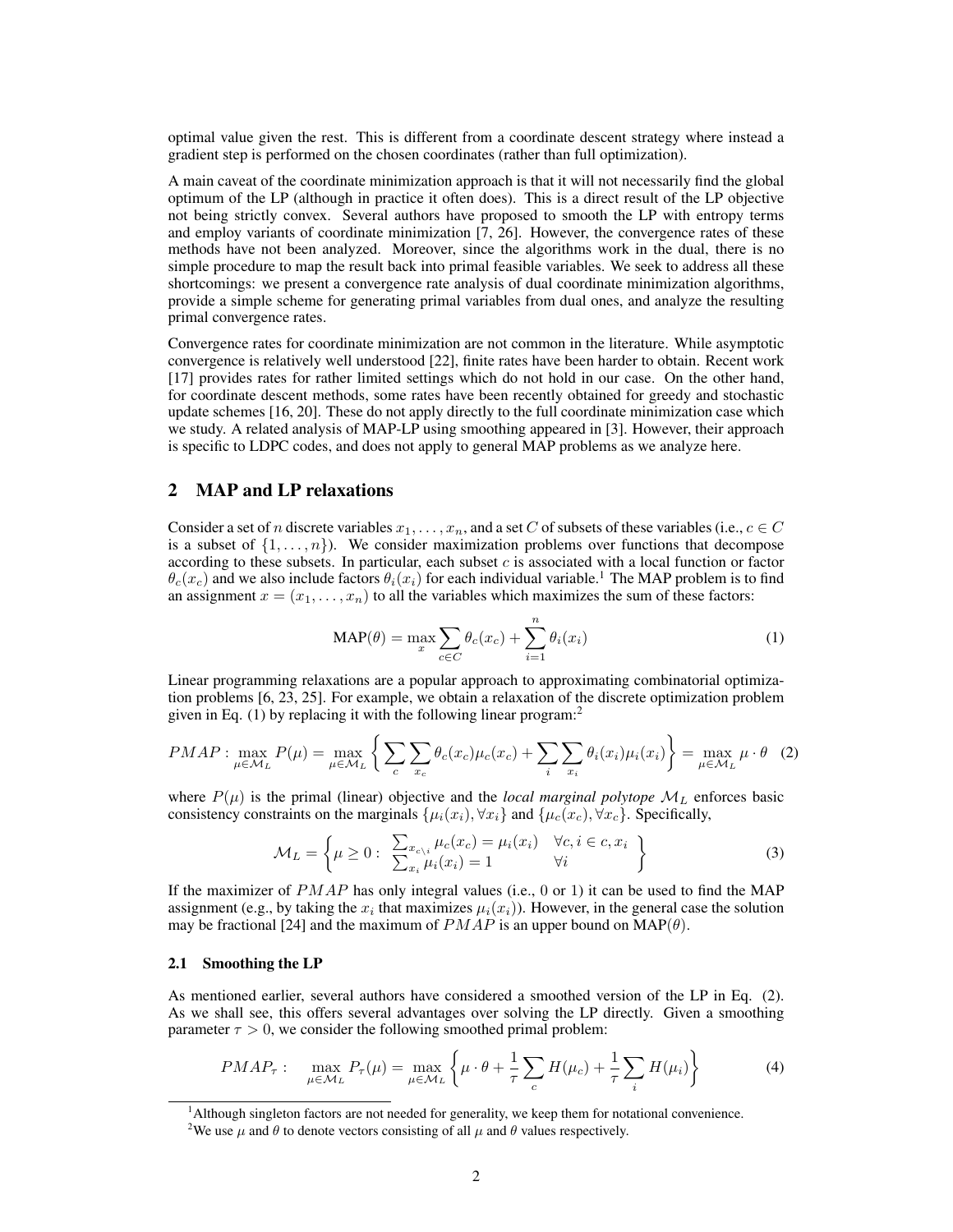where  $H(\mu_c)$  and  $H(\mu_i)$  are local entropy terms. Note that as  $\tau \to \infty$  we obtain the original primal problem. In fact, a stronger result can be shown. Namely, that the optimal value of  $PMAP$  is  $O(\frac{1}{\tau})$ problem. In fact, a subfiger result can be shown. Framely, that the optimal value of  $P_{T}$  as a proxy to close to the optimal value of  $PMAP_{\tau}$ . This justifies using the smoothed objective  $P_{\tau}$  as a proxy to P in Eq. (2). We express this in the following lemma (which appears in similar forms in [7, 15]).

**Lemma 2.1.** Denote by  $\mu^*$  the optimum of problem  $PMAP$  in Eq. (2) and by  $\hat{\mu}^*$  the optimum of *problem*  $PMAP_{\tau}$  *in Eq.* (4). Then:

$$
\hat{\mu}^* \cdot \theta \le \mu^* \cdot \theta \le \hat{\mu}^* \cdot \theta + \frac{H_{\text{max}}}{\tau} \tag{5}
$$

where  $H_{\text{max}} = \sum_{c} \log |x_c| + \sum_{i} \log |x_i|$ . In other words, the smoothed optimum is an  $O(\frac{1}{\tau})$ -optimal *solution of the original non-smoothed problem.*

We shall be particularly interested in the dual of  $PMAP_\tau$  since it facilitates simple coordinate minimization updates. Our dual variables will be denoted by  $\delta_{ci}(x_i)$ , which can be interpreted as the messages from subset c to node i about the value of variable  $x_i$ . The dual variables are therefore indexed by  $(c, i, x_i)$  and written as  $\delta_{ci}(x_i)$ . The dual objective can be shown to be:

$$
F(\delta) = \sum_{c} \frac{1}{\tau} \log \sum_{x_c} \exp \left( \tau \theta_c(x_c) - \tau \sum_{i:i \in c} \delta_{ci}(x_i) \right) + \sum_{i} \frac{1}{\tau} \log \sum_{x_i} \exp \left( \tau \theta_i(x_i) + \tau \sum_{c:i \in c} \delta_{ci}(x_i) \right)
$$
(6)

The dual problem is an unconstrained smooth minimization problem:

$$
DMAP_{\tau} : \min_{\delta} F(\delta) \tag{7}
$$

Convex duality implies that the optima of  $DMAP_\tau$  and  $PMAP_\tau$  coincide.

Finally, we shall be interested in transformations between dual variables  $\delta$  and primal variables  $\mu$ (see Section 5). The following are the transformations obtained from the Lagrangian derivation (i.e., they can be used to switch from *optimal* dual variables to *optimal* primal variables).

$$
\mu_c(x_c; \delta) \propto \exp\left(\tau \theta_c(x_c) - \tau \sum_{i:i \in c} \delta_{ci}(x_i)\right) , \quad \mu_i(x_i; \delta) \propto \exp\left(\tau \theta_i(x_i) + \tau \sum_{c:i \in c} \delta_{ci}(x_i)\right)
$$
(8)

We denote the vector of all such marginals by  $\mu(\delta)$ . For the dual variables  $\delta$  that minimize  $F(\delta)$ it holds that  $\mu(\delta)$  are feasible (i.e.,  $\mu(\delta) \in \mathcal{M}_L$ ). However, we will also consider  $\mu(\delta)$  for non optimal δ, and show how to obtain primal feasible approximations from  $\mu(\delta)$ . These will be helpful in obtaining primal convergence rates.

It is easy to see that:  $(\nabla F(\delta^t))_{c,i,x_i} = \mu_i(x_i;\delta^t) - \mu_c(x_i;\delta^t)$ , where (with some abuse of notation) we denote:  $\mu_c(x_i) = \sum_{x_{c\setminus i}} \mu_c(x_{c\setminus i}, x_i)$ . The elements of the gradient thus correspond to inconsistency between the marginals  $\mu(\delta^t)$  (i.e., the degree to which they violate the constraints in Eq. (3)). We shall make repeated use of this fact to link primal and dual variables.

## 3 Coordinate Minimization Algorithms

In this section we propose several coordinate minimization procedures for solving  $DMAP<sub>\tau</sub>$  (Eq. (7)). We first set some notation to define block coordinate minimization algorithms. Denote the objective we want to minimize by  $F(\delta)$  where  $\delta$  corresponds to a set of N variables. Now define  $\mathcal{S} = \{S_1, \ldots, S_M\}$  as a set of subsets, where each subset  $S_i \subseteq \{1, \ldots, N\}$  describes a coordinate block. We will assume that  $S_i \cap S_j = \emptyset$  for all  $i, j$  and that  $\cup_i S_i = \{1, \ldots, N\}.$ 

Block coordinate minimization algorithms work as follows: at each iteration, first set  $\delta^{t+1} = \delta^t$ . Next choose a block  $S_i$  and set:

$$
\delta_{S_i}^{t+1} = \arg\min_{\delta_{S_i}} F_i(\delta_{S_i}; \delta^t)
$$
\n(9)

where we use  $F_i(\delta_{S_i}; \delta^t)$  to denote the function F restricted to the variables  $\delta_{S_i}$  and where all other variables are set to their value in  $\delta^t$ . In other words, at each iteration we fully optimize only over the variables  $\delta_{S_i}$  while fixing all other variables. We assume that the minimization step in Eq. (9) can be solved in closed form, which is indeed the case for the updates we consider.

Regarding the choice of an update schedule, several options are available: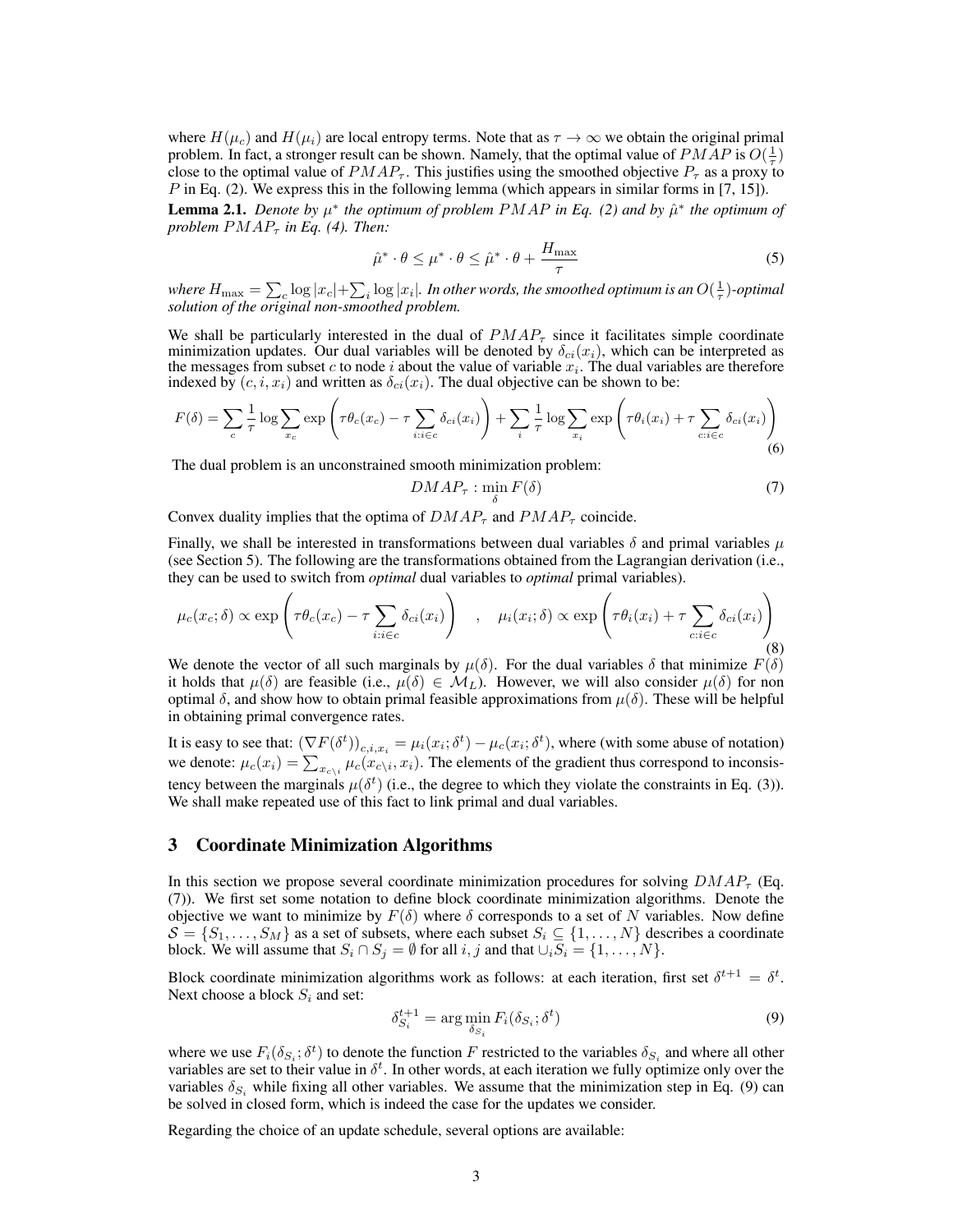- Cyclic: Decide on a fixed order (e.g.,  $S_1, \ldots, S_M$ ) and cycle through it.
- Stochastic: Draw an index i uniformly at random<sup>3</sup> at each iteration and use the block  $S_i$ .
- Greedy: Denote by  $\nabla_{S_i} F(\delta^t)$  the gradient  $\nabla F(\delta^t)$  evaluated at coordinates  $S_i$  only. The greedy scheme is to choose  $S_i$  that maximizes  $\|\nabla_{S_i}F(\delta^t)\|_{\infty}$ . In other words, choose the set of coordinates that correspond to maximum gradient of the function  $F$ . Intuitively this corresponds to choosing the block that promises the maximal (local) decrease in objective. Note that to find the best coordinate we presumably must process all sets  $S_i$  to find the best one. We will show later that this can be done rather efficiently in our case.

In our analysis, we shall focus on the Stochastic and Greedy cases, and analyze their rate of convergence. The cyclic case is typically hard to analyze, with results only under multiple conditions which do not hold here (e.g., see [17]).

Another consideration when designing coordinate minimization algorithms is the choice of block size. One possible choice is all variables  $\delta_{ci}(\cdot)$  (for a specific pair *ci*). This is the block chosen in the max-sum-diffusion (MSD) algorithm (see [25] and [26] for non-smooth and smooth MSD). A larger block that also facilitates closed form updates is the set of variables  $\delta_{i,j}(\cdot)$ . Namely, all messages into a variable i from c such that  $i \in c$ . We call this a *star* update. The update is used in [13] for the non-smoothed dual (but the possibility of applying it to the smoothed version is mentioned).

For simplicity, we focus here only on the star update, but the derivation is similar for other choices. To derive the star update around variable i, one needs to fix all variables except  $\delta_{i}(\cdot)$  and then set the latter to minimize  $F(\delta)$ . Since  $F(\delta)$  is differentiable this is pretty straightforward. The update turns out to be:<sup>4</sup>

$$
\delta_{ci}^{t+1}(x_i) = \delta_{ci}^t(x_i) + \frac{1}{\tau} \log \mu_c^t(x_i) - \frac{1}{N_i + 1} \cdot \frac{1}{\tau} \log \left( \mu_i^t(x_i) \cdot \prod_{c': i \in c'} \mu_{c'}^t(x_i) \right) \tag{10}
$$

where  $N_i = |\{c : i \in c\}|$ . It is interesting to consider the improvement in  $F(\delta)$  as a result of the star update. It can be shown to be exactly:

$$
F(\delta^t) - F(\delta^{t+1}) = -\frac{1}{\tau} \log \left( \sum_{x_i} \left( \mu_i^t(x_i) \cdot \prod_{c: i \in c} \mu_c^t(x_i) \right)^{\frac{1}{N_i+1}} \right)^{N_i+1}
$$

The RHS is known as *Matusita's divergence measure* [11], and is a generalization of the Bhattacharyya divergence to several distributions. Thus the improvement can be easily computed before actually applying the update and is directly related to how consistent the  $N_i + 1$  distributions  $\mu_c^t(x_i), \mu_i^t(x_i)$  are. Recall that at the optimum they all agree as  $\mu \in \mathcal{M}_L$ , and thus the expected improvement is zero.

## 4 Dual Convergence Rate Analysis

We begin with the convergence rates of the dual  $F$  using greedy and random schemes described in Section 3. In Section 5 we subsequently show how to obtain a primal feasible solution and how the dual rates give rise to primal rates. Our analysis builds on the fact that we can lower bound the improvement at each step, as a function of some norm of the block gradient.

#### 4.1 Greedy block minimization

**Theorem 4.1.** Define  $B_1$  to be a constant such that  $\|\delta^t - \delta^*\|_1 \leq B_1$  for all t. If coordinate minimization *of each block*  $S_i$  *satisfies:* 

$$
F(\delta^t) - F(\delta^{t+1}) \ge \frac{1}{k} \|\nabla_{S_i} F(\delta^t) \|_{\infty}^2 \tag{11}
$$

*for all t, then for any*  $\epsilon > 0$  *after*  $T = \frac{kB_1^2}{\epsilon}$  *iterations of the greedy algorithm,*  $F(\delta^T) - F(\delta^*) \leq \epsilon$ .

 $3$ Non uniform schedules are also possible. We consider the uniform for simplicity.

<sup>&</sup>lt;sup>4</sup>The update is presented here in additive form, there is an equivalent absolute form [21].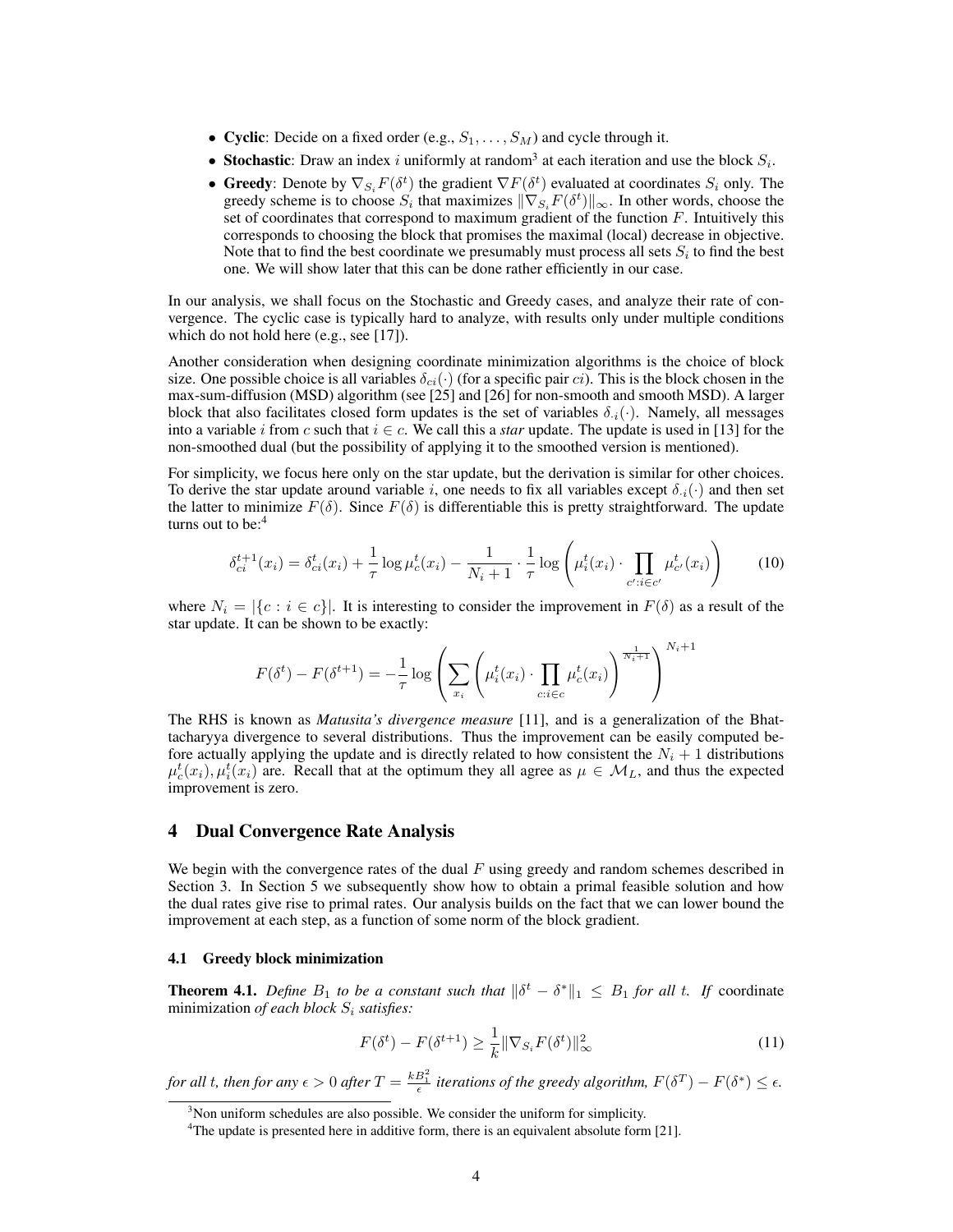*Proof.* Using Hölder's inequality we obtain the bound:

$$
F(\delta^t) - F(\delta^*) \le \nabla F(\delta^t)^\top (\delta^t - \delta^*) \le \|\nabla F(\delta^t)\|_\infty \cdot \|\delta^t - \delta^*\|_1
$$
\n(12)

Implying:  $\|\nabla F(\delta^t)\|_{\infty} \ge \frac{1}{B_1} (F(\delta^t) - F(\delta^*))$ . Now, using the condition on the improvement and the greedy nature of the update, we obtain a bound on the improvement:

$$
F(\delta^{t}) - F(\delta^{t+1}) \geq \frac{1}{k} \|\nabla_{S_i} F(\delta^{t})\|_{\infty}^2 = \frac{1}{k} \|\nabla F(\delta^{t})\|_{\infty}^2
$$
  

$$
\geq \frac{1}{k B_1^2} (F(\delta^{t}) - F(\delta^{*}))^2 \geq \frac{1}{k B_1^2} (F(\delta^{t}) - F(\delta^{*})) (F(\delta^{t+1}) - F(\delta^{*}))
$$

Hence,

$$
\frac{1}{kB_1^2} \le \frac{F(\delta^t) - F(\delta^*) - (F(\delta^{t+1}) - F(\delta^*))}{(F(\delta^t) - F(\delta^*)) (F(\delta^{t+1}) - F(\delta^*))} = \frac{1}{F(\delta^{t+1}) - F(\delta^*)} - \frac{1}{F(\delta^t) - F(\delta^*)} \tag{13}
$$

Summing over  $t$  we obtain:

$$
\frac{T}{kB_1^2} \le \frac{1}{F(\delta^T) - F(\delta^*)} - \frac{1}{F(\delta^0) - F(\delta^*)} \le \frac{1}{F(\delta^T) - F(\delta^*)}
$$
(14)

and the desired result follows.

#### 4.2 Stochastic block minimization

**Theorem 4.2.** Define  $B_2$  to be a constant such that  $\|\delta^t - \delta^*\|_2 \leq B_2$  for all t. If coordinate *minimization of each block*  $S_i$  *satisfies:* 

$$
F(\delta^t) - F(\delta^{t+1}) \ge \frac{1}{k} \|\nabla_{S_i} F(\delta^t) \|_2^2
$$
\n(15)

 $\Box$ 

for all t, then for any  $\epsilon > 0$  after  $T = \frac{k|S|B_2^2}{\epsilon}$  iterations of the stochastic algorithm we have that  $\mathbb{E}[F(\delta^T)] - F(\delta^*) \leq \epsilon^{5}$ 

The proof is similar to Nesterov's analysis (see Theorem 1 in [16]). The proof in [16] relies on the improvement condition in Eq. (15) and not on the precise nature of the update. Note that since the cost of the update is roughly linear in the size of the block then this bound does not tell us which block size is better (the cost of an update times the number of blocks is roughly constant).

#### 4.3 Analysis of  $DMAP<sub>\tau</sub>$  block minimization

We can now obtain rates for our coordinate minimization scheme for optimizing  $DMAP<sub>\tau</sub>$  by finding the k to be used in conditions Eq. (15) and Eq. (11). The result for the star update is given below. **Proposition 4.3.** *The star update for*  $x_i$  *satisfies the conditions in Eqs. 15 and 11 with*  $k = 4\tau N_i$ *.* 

This can be shown using Equation 2.4 in [14], which states that if  $F_i(\delta_{S_i}; \delta)$  (see Eq. (9)) has Lipschitz constant  $L_i$  then Eq. (15) is satisfied with  $k = 2L_i$ . We can then use the fact that the Lipschitz constant of a star block is at most  $2\tau N_i$  (this can be calculated as in [18]) to obtain the result.<sup>6</sup> To complete the analysis, it turns out that  $B_1$  and  $B_2$  can be bounded via a function of  $\theta$  by bounding  $\|\delta\|_1$  (see supplementary, Lemma 1.2). We proceed to discuss the implications of these bounds.

#### 4.4 Comparing the different schemes

The results we derived have several implications. First, we see that both stochastic and greedy schemes achieve a rate of  $O(\frac{\tau}{\epsilon})$ . This matches the known rates for regular (non-accelerated) gradient descent on functions with Lipschitz continuous gradient (e.g., see [14]), although in practice coordinate minimization is often much faster.

<sup>5</sup>Expectation is taken with respect to the randomization of blocks.

<sup>6</sup>We also provide a direct proof in the supplementary, Section 2.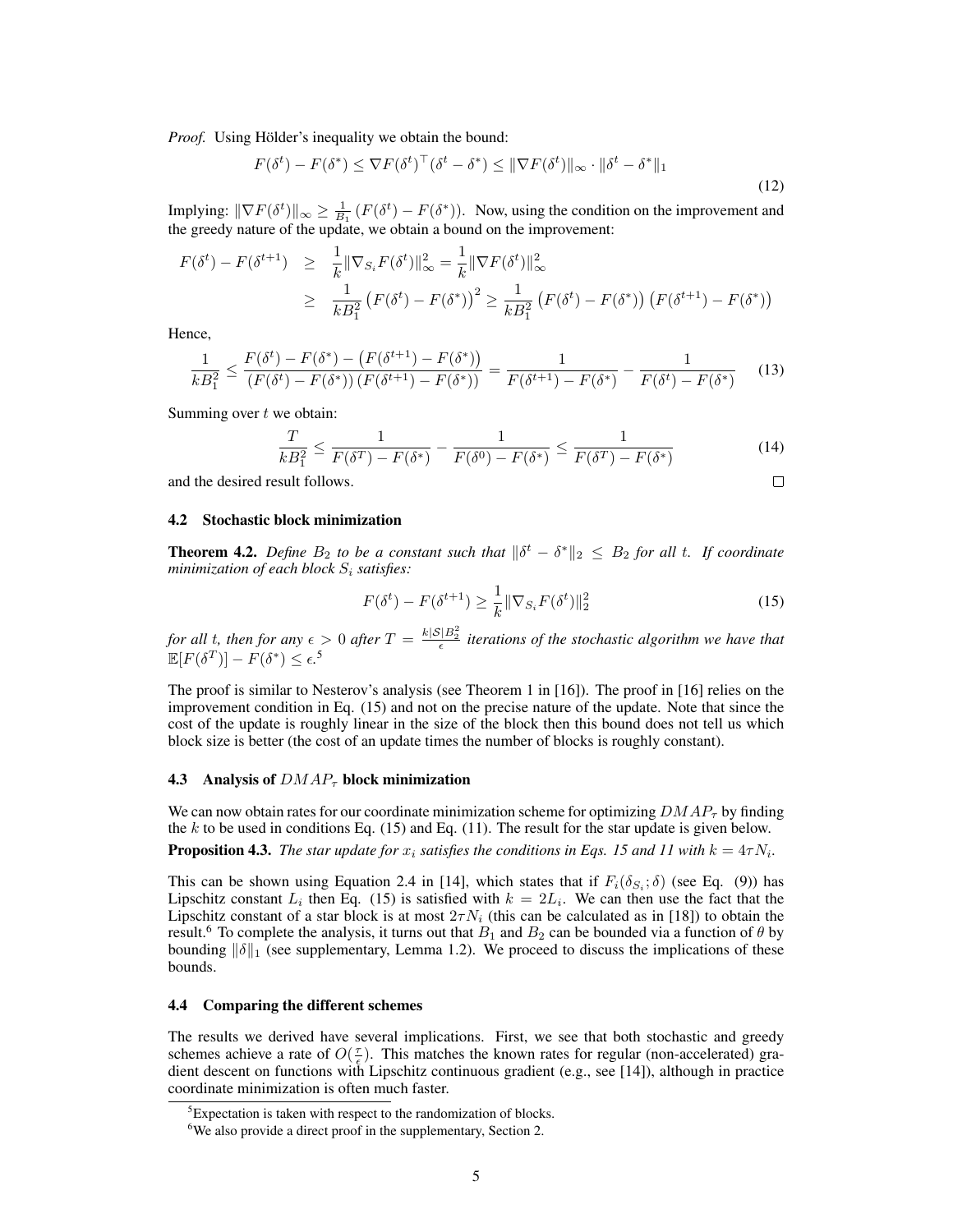The main difference between the greedy and stochastic rates is that the factor  $|\mathcal{S}|$  (the number of blocks) does not appear in the greedy rate, and does appear in the stochastic one. This can have a considerable effect since  $|\mathcal{S}|$  is either the number of variables n (in the star update) or the number of factors  $|C|$  (in MPLP). Both can be significant (e.g.,  $|C|$  is the number of edges in a pairwise MRF model). The greedy algorithm does pay a price for this advantage, since it has to find the optimal block to update at each iteration. However, for the problem we study here this can be done much more efficiently using a priority queue. To see this, consider the star update. A change in the variables  $\delta_i(\cdot)$  will only affect the blocks that correspond to variables j that are in c such that  $i \in c$ . In many cases this is small (e.g., low degree pairwise MRFs) and thus we will only have to change the priority queue a small number of times, and this cost would be negligible when using a Fibonacci heap for example.<sup>7</sup> Indeed, our empirical results show that the greedy algorithm consistently outperforms the stochastic one (see Section 6).

## 5 Primal convergence

 $\overline{a}$ 

Thus far we have considered only dual variables. However, it is often important to recover the primal variables. We therefore focus on extracting primal feasible solutions from current  $\delta$ , and characterize the degree of primal optimality and associated rates. The primal variables  $\mu(\delta)$  (see Eq. (8)) need not be feasible in the sense that the consistency constraints in Eq. (3) are not necessarily satisfied. This is true also for other approaches to recovering primal variables from the dual, such as averaging subgradients when using subgradient descent (see, e.g., [21]).

We propose a simple two-step algorithm for transforming any dual variables  $\delta$  into primal feasible variables  $\tilde{\mu}(\delta) \in \mathcal{M}_L$ . The resulting  $\tilde{\mu}(\delta)$  will also be shown to converge to the optimal primal solution in Section 5.1. The procedure is described in Algorithm 1 below.

#### Algorithm 1 Mapping to feasible primal solution

Step 1: Make marginals consistent. For all  $i$  do:  $\bar{\mu}_i(x_i) = \frac{1}{1+\sum_{c:i\in c}\frac{1}{|X_{c\backslash i}|}}$  $\left(\mu_i(x_i) + \sum_{c:i \in c} \frac{1}{|X_{c\setminus i}|} \mu_c(x_i)\right)$ For all c do:  $\bar{\mu}_c(x_c) = \mu_c(x_c) - \sum_{i:i \in c} \frac{1}{|X_{c\setminus i}|} (\mu_c(x_i) - \bar{\mu}_i(x_i))$ Step 2: Make marginals non-negative.  $\lambda = 0$ for  $c \in C, x_c$  do if  $\bar{\mu}_c(x_c) < 0$  then  $\lambda = \max \left\{ \lambda, \frac{-\bar{\mu}_c(x_c)}{-\bar{\mu}_c(x_c)+\frac{1}{|X_c|}} \right\}$  $\mathcal{L}$ else if  $\bar{\mu}_c(x_c) > 1$  then  $\lambda = \max \bigg\{ \lambda, \frac{\bar{\mu}_c(x_c) - 1}{\bar{\mu}_c(x_c) - \frac{1}{\mid X_c \mid}}$  $\mathcal{L}$ end if end for for  $\ell = 1, \ldots, n; c \in C$  do  $\tilde{\mu}_{\ell}(x_{\ell}) = (1 - \lambda)\bar{\mu}_{\ell}(x_{\ell}) + \lambda \frac{1}{|X_{\ell}|}$ end for

Importantly, all steps consist of cheap elementary local calculations in contrast to other methods previously proposed for this task (compare to [18, 27]). The first step performs a Euclidian projection of  $\mu(\delta)$  to consistent marginals  $\bar{\mu}$ . Specifically, it solves:

$$
\min_{\bar{\mu}} \quad \frac{1}{2} \|\mu(\delta) - \bar{\mu}\|^2 \quad , \quad \text{s.t. } \bar{\mu}_c(x_i) = \bar{\mu}_i(x_i), \text{ for all } c, i \in c, x_i \quad , \quad \sum_i \bar{\mu}_i(x_i) = 1, \text{ for all } i
$$

Note that we did not include non-negativity constraints above, so the projection might result in negative  $\bar{\mu}$ . In the second step we "pull"  $\bar{\mu}$  back into the feasible regime by taking a convex combination

This was also used in the residual belief propagation approach  $[4]$ , which however is less theoretically justified than what we propose here.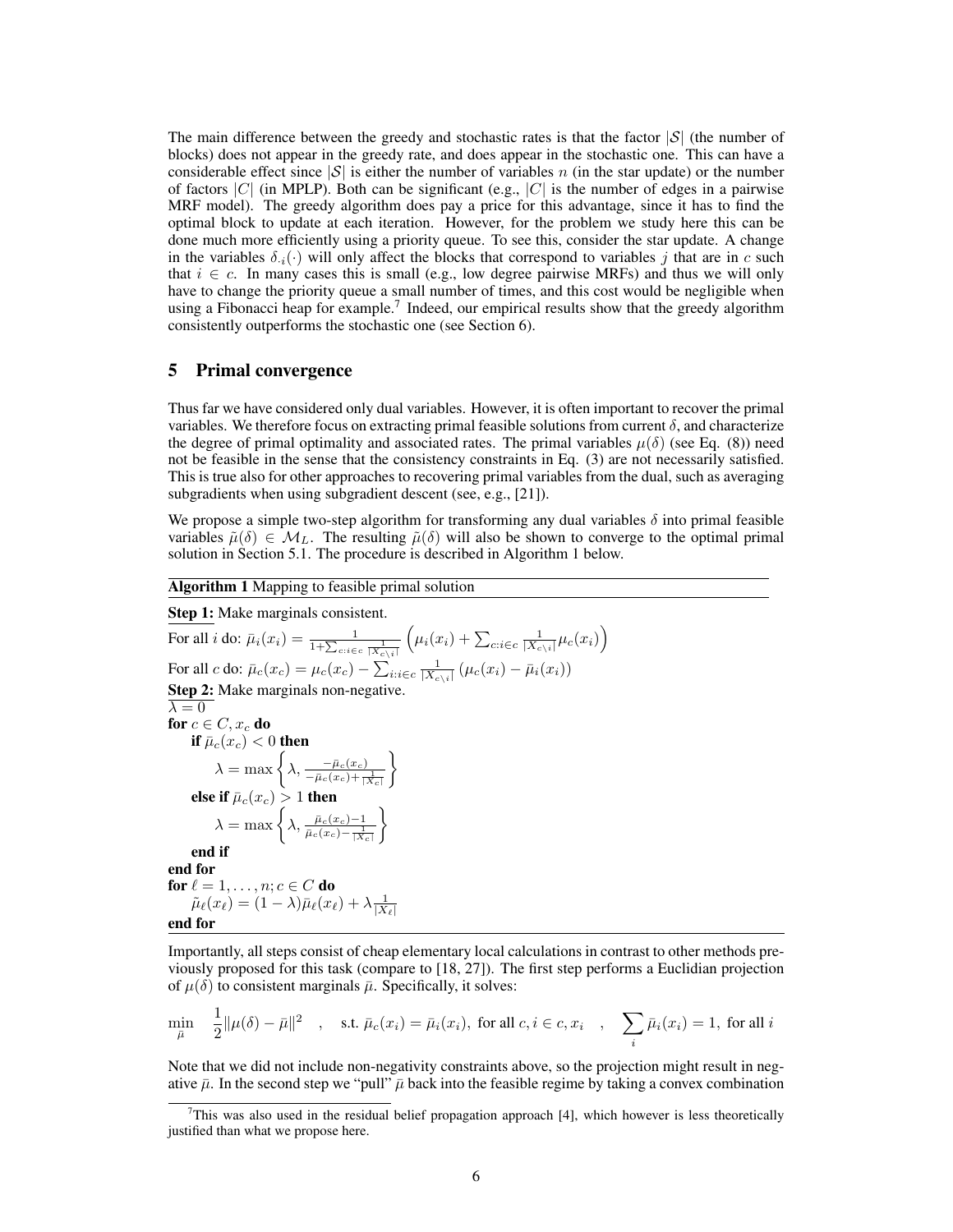with the uniform distribution  $u$  (see [3] for a related approach). In particular, this step solves the simple problem of finding the smallest  $\lambda \in [0,1]$  such that  $0 \le \tilde{\mu} \le 1$  (where  $\tilde{\mu} = (1 - \lambda)\bar{\mu} + \lambda u$ ). Since this step interpolates between two distributions that satisfy consistency and normalization constraints,  $\tilde{\mu}$  will be in the local polytope  $\mathcal{M}_L$ .

#### 5.1 Primal convergence rate

Now that we have a procedure for obtaining a primal solution we analyze the corresponding convergence rate. First, we show that if we have  $\delta$  for which  $\|\nabla F(\delta)\|_{\infty} \leq \epsilon$  then  $\tilde{\mu}(\delta)$  (after Algorithm 1) is an  $O(\epsilon)$  primal optimal solution.

**Theorem 5.1.** Denote by  $P^*_{\tau}$  the optimum of the smoothed primal  $PMAP_{\tau}$ . For any set of dual *variables*  $\delta$ *, and any*  $\epsilon \in R(\tau)$  *(see supp. for definition of*  $R(\tau)$ *) it holds that if*  $\|\nabla F(\delta)\|_{\infty} \leq \epsilon$  *then*  $P^*_{\tau} - P_{\tau}(\tilde{\mu}(\delta)) \leq C_0 \epsilon$ . The constant  $C_0$  depends only on the parameters  $\theta$  and is independent of  $\tau$ .

The proof is given in the supplementary file (Section 1). The key idea is to break  $F(\delta) - P_{\tau}(\tilde{\mu}(\delta))$ into components, and show that each component is upper bounded by  $O(\epsilon)$ . The range  $R(\tau)$  consists of  $\epsilon \ge O(\frac{1}{\tau})$  and  $\epsilon \le O(e^{-\tau})$ . As we show in the supplementary this range is large enough to guarantee any desired accuracy in the non-smoothed primal. We can now translate dual rates into primal rates. This can be done via the following well known lemma:

Lemma 5.2. *Any convex function* F *with Lipschitz continuous gradient and Lipschitz constant* L *satisfies*  $\|\nabla F(\delta)\|_2^2 \le 2L(F(\delta) - F(\delta^*)).$ 

These results together with the fact that  $\|\nabla F(\delta)\|_2^2 \geq \|\nabla F(\delta)\|_{\infty}^2$ , and the Lipschitz constant of  $F(\delta)$  is  $O(\tau)$ , lead to the following theorem.

**Theorem 5.3.** Given any algorithm for optimizing  $DMAP_\tau$  and  $\epsilon \in R(\tau)$ , if the algorithn is guaranteed to achieve  $F(\delta^t) - F(\delta^*) \leq \epsilon$  after  $O(g(\epsilon))$  iterations, then it is guaranteed to be  $\epsilon$ *primal optimal, i.e.,*  $P^*_{\tau} - P_{\tau}(\tilde{\mu}(\delta^t)) \leq \epsilon$  after  $O(g(\frac{\epsilon^2}{\tau}))$  $(\frac{\epsilon^2}{\tau})$ ) *iterations.*<sup>8</sup>

The theorem lets us directly translate dual convergence rates into primal ones. Note that it applies to any algorithm for  $DMAP_\tau$  (not only coordinate minimization), and the only property of the algorithm used in the proof is  $F(\delta^t) \leq F(0)$  for all t. Put in the context of our previous results, any algorithm that achieves  $F(\delta^t) - F(\delta^*) \leq \epsilon$  in  $t = O(\tau/\epsilon)$  iterations, then it is guaranteed to achieve  $P^*_{\tau} - P_{\tau}(\tilde{\mu}(\delta^{t'})) \leq \epsilon$  in  $t' = O(\tau^2/\epsilon^2)$  iterations.

### 6 Experiments

In this section we evaluate coordinate minimization algorithms on a MAP problem, and compare them to state-of-the-art baselines. Specifically, we compare the running time of greedy coordinate minimization, stochastic coordinate minimization, full gradient descent, and FISTA – an accelerated gradient method [1] (details on the gradient-based algorithms are provided in the supplementary, Section 3). Gradient descent is known to converge in  $O\left(\frac{1}{\epsilon}\right)$  iterations while FISTA converges in  $O\left(\frac{1}{\sqrt{\epsilon}}\right)$  iterations [1]. We compare the performance of the algorithms on protein side-chain prediction problems from the dataset of Yanover et al. [28]. These problems involve finding the 3D configuration of rotamers given the backbone structure of a protein. The problems are modeled by singleton and pairwise factors and can be posed as finding a MAP assignment for the given model.

Figure 1(a) shows the objective value for each algorithm over time. We first notice that the greedy algorithm converges faster than the stochastic one. This is in agreement with our theoretical analysis. Second, we observe that the coordinate minimization algorithms are competitive with the accelerated gradient method FISTA and are much faster than the gradient method. Third, as Theorem 5.3 predicts, primal convergence is slower than dual convergence (notice the logarithmic timescale). Finally, we can see that better convergence of the dual objective corresponds to better convergence of the primal objective, in both fractional and integral domains. In our experiments the quality of the decoded integral solution (dashed lines) significantly exceeds that of the fractional solution. Although sometimes a fractional solution can be useful in itself, this suggests that if only an integral solution is sought then it could be enough to decode directly from the dual variables.

<sup>&</sup>lt;sup>8</sup>We omit constants not depending on  $\tau$  and  $\epsilon$ .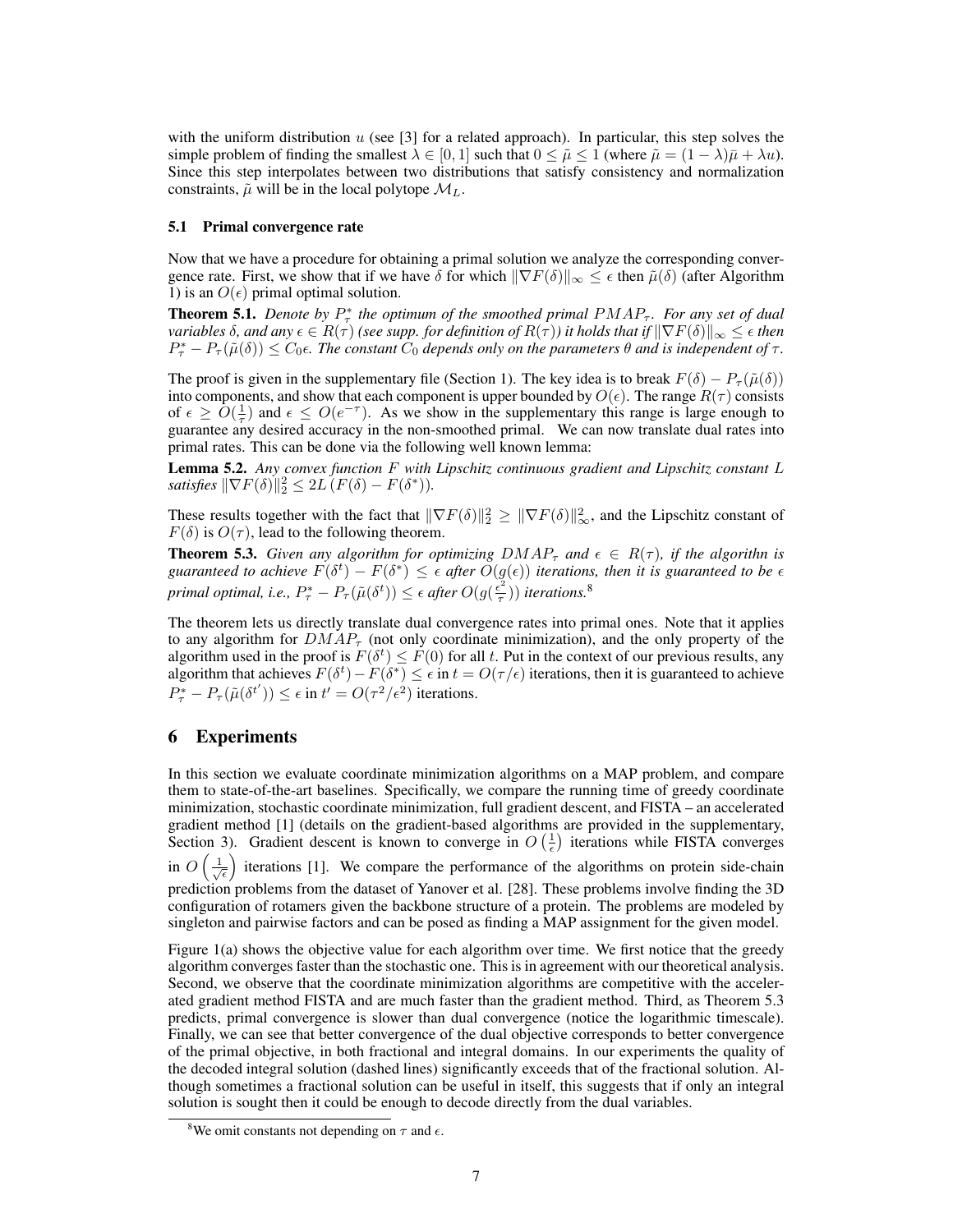

Figure 1: Comparison of coordinate minimization, gradient descent, and the accelerated gradient algorithms on protein side-chain prediction task. Figure (a) shows a typical run of the algorithms. For each algorithm the dual objective of Eq. (6) is plotted as a function of execution time. The value (Eq. (4)) of the feasible primal solution of Algorithm 1 is also shown (lower solid line), as well as the objective (Eq. (1)) of the best decoded integer solution (dashed line; those are decoded directly from the dual variables  $\delta$ ). Table (b) shows the ratio of runtime of each algorithm w.r.t. the greedy algorithm. The mean ratio over the proteins in the dataset is shown followed by standard error.

The table in Figure 1(b) shows overall statistics for the proteins in the dataset. Here we run each algorithm until the duality gap drops bellow a fixed desired precision ( $\epsilon = 0.1$ ) and compare the total runtime. The table presents the ratio of runtime of each algorithm w.r.t. the greedy algorithm  $(t_{alg}/t_{greedy})$ . These results are consistent with the example in Figure 1(a).

## 7 Discussion

We presented the first convergence rate analysis of dual coordinate minimization algorithms on MAP-LP relaxations. We also showed how such dual iterates can be turned into primal feasible iterates and analyzed the rate with which these primal iterates converge to the primal optimum. The primal mapping is of considerable practical value, as it allows us to monitor the distance between the upper (dual) and lower (primal) bounds on the optimum and use this as a stopping criterion. Note that this cannot be done without a primal feasible solution.<sup>9</sup>

The overall rates we obtain are of the order  $O(\frac{\tau}{\epsilon})$  for the  $DMAP_{\tau}$  problem. If one requires an  $\epsilon$ accurate solution for PMAP, then  $\tau$  needs to be set to  $O(\frac{1}{\epsilon})$  (see Eq. (5)) and the overall rate is  $O(\frac{1}{\epsilon^2})$  in the dual. As noted in [8, 18], a faster rate of  $O(\frac{1}{\epsilon})$  may be obtained using accelerated methods such as Nesterov's [15] or FISTA [1]. However, these also have an extra factor of N which does not appear in the greedy rate. This could partially explain the excellent performance of the greedy scheme when compared to FISTA (see Section 6).

Our analysis also highlights the advantage of using greedy block choice for MAP problems. The advantage comes from the fact that the choice of block to update is quite efficient since its cost is of the order of the other computations required by the algorithm. This can be viewed as a theoretical reinforcement of selective scheduling algorithms such as Residual Belief Propagation [4].

Many interesting questions still remain to be answered. How should one choose between different block updates (e.g., MSD vs star)? What are lower bounds on rates? Can we use acceleration as in [15] to obtain better rates? What is the effect of adaptive smoothing (see [19]) on rates? We plan to address these in future work.

Acknowledgments: This work was supported by BSF grant 2008303. Ofer Meshi is a recipient of the Google Europe Fellowship in Machine Learning, and this research is supported in part by this Google Fellowship.

<sup>&</sup>lt;sup>9</sup>An alternative commonly used progress criterion is to decode an integral solution from the dual variables, and see if its value is close to the dual upper bound. However, this will only work if PMAP has an integral solution and we have managed to decode it.